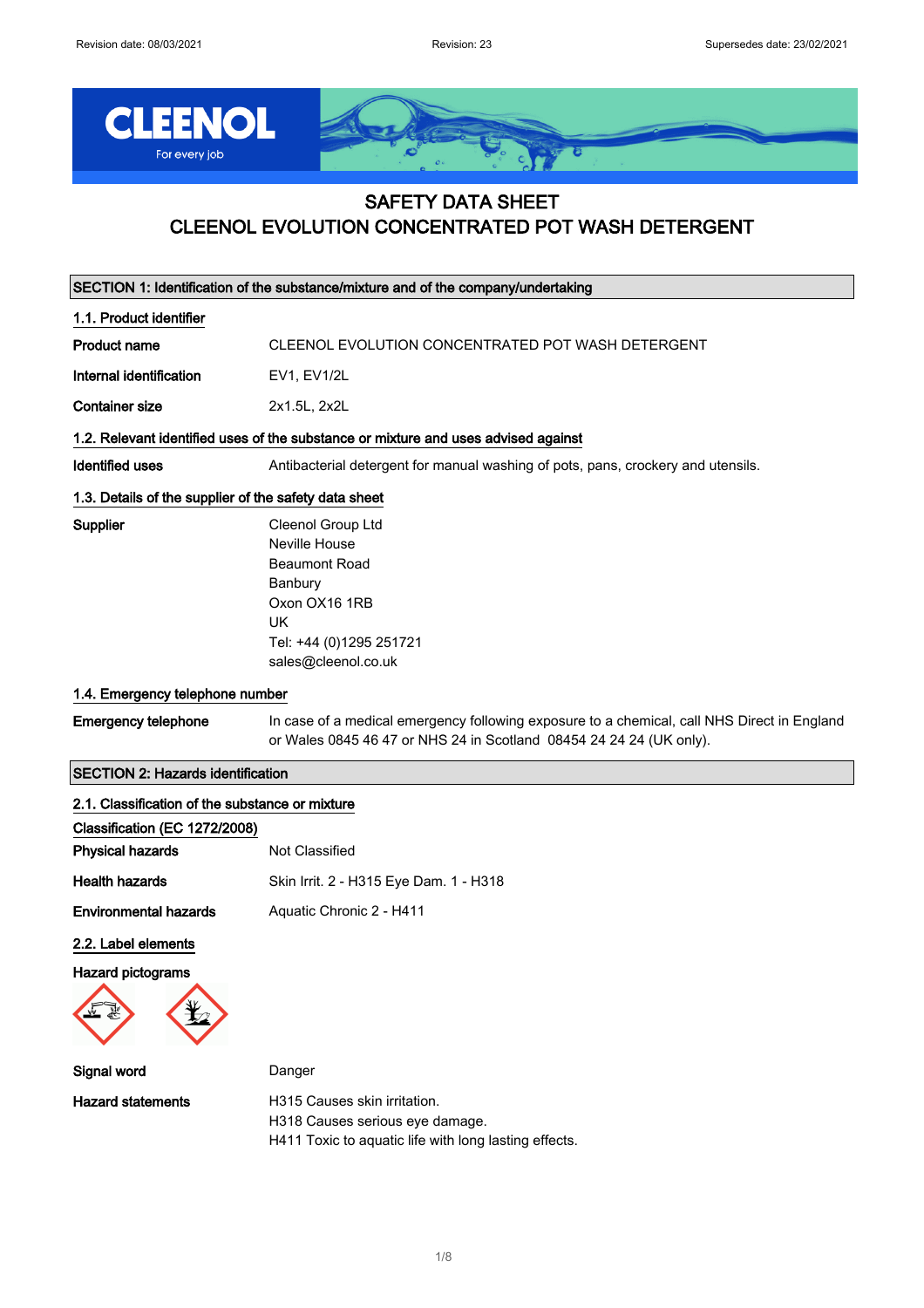| <b>Precautionary statements</b>           | P273 Avoid release to the environment.<br>P280 Wear protective gloves/ protective clothing/ eye protection/ face protection.<br>P302+P352 IF ON SKIN: Wash with plenty of water.<br>P305+P351+P338 IF IN EYES: Rinse cautiously with water for several minutes. Remove<br>contact lenses, if present and easy to do. Continue rinsing.<br>P332+P313 If skin irritation occurs: Get medical advice/attention.<br>P362+P364 Take off contaminated clothing and wash it before reuse. |
|-------------------------------------------|------------------------------------------------------------------------------------------------------------------------------------------------------------------------------------------------------------------------------------------------------------------------------------------------------------------------------------------------------------------------------------------------------------------------------------------------------------------------------------|
| Contains                                  | BENZENESULFONIC ACID, 4-C10-13-SEC-ALKYL DERIVS., COMPDS. WITH<br>TRIETHANOLAMINE, AMIDES, C8-18 and C18-UNSATD., N,N-BIS(HYDROXYETHYL),<br>ALCOHOLS, C12-14, ETHOXYLATED, SULFATES, DIETHANOLAMINE                                                                                                                                                                                                                                                                                |
| Detergent labelling                       | Contains BRONOPOL (INN)                                                                                                                                                                                                                                                                                                                                                                                                                                                            |
| Supplementary precautionary<br>statements | P264 Wash contaminated skin thoroughly after handling.<br>P310 Immediately call a POISON CENTER/ doctor.<br>P321 Specific treatment (see medical advice on this label).<br>P391 Collect spillage.<br>P501 Dispose of contents/ container in accordance with national regulations.                                                                                                                                                                                                  |

### 2.3. Other hazards

SECTION 3: Composition/information on ingredients

# 3.2. Mixtures

| AMIDES, C8-18 and C18-UNSATD., N,N-<br><b>BIS(HYDROXYETHYL)</b>                         |                      | 30-60% |
|-----------------------------------------------------------------------------------------|----------------------|--------|
| CAS number: -                                                                           | EC number: 931-329-6 |        |
| Classification<br>Skin Irrit. 2 - H315<br>Eye Dam. 1 - H318<br>Aquatic Chronic 2 - H411 |                      |        |
| BENZENESULFONIC ACID, 4-C10-13-SEC-ALKYL<br>DERIVS., COMPDS. WITH TRIETHANOLAMINE       |                      | 30-60% |
| CAS number: 121617-08-1                                                                 |                      |        |
| Classification<br>Skin Irrit. 2 - H315<br>Eye Dam. 1 - H318                             |                      |        |
| ALCOHOLS, C12-14, ETHOXYLATED, SULFATES                                                 |                      | 5-10%  |
| CAS number: 68891-38-3                                                                  | EC number: 500-234-8 |        |
| Classification<br>Skin Irrit. 2 - H315<br>Eye Dam. 1 - H318<br>Aquatic Chronic 3 - H412 |                      |        |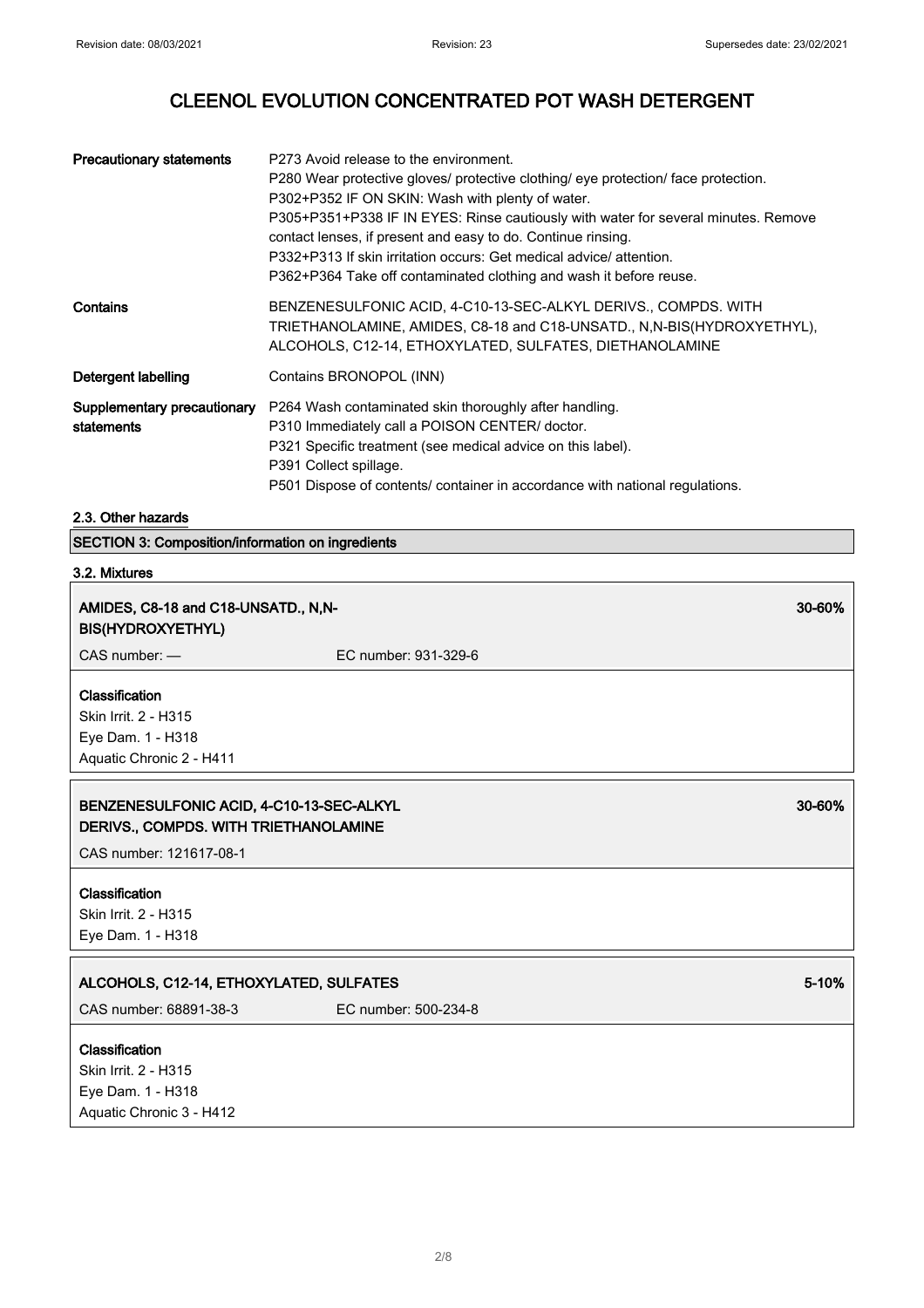| <b>ETHANOL</b><br>CAS number: 64-17-5                                                                                                                                                                             | EC number: 200-578-6 | REACH registration number: 01-<br>2119457610-43-XXXX | $1 - 5%$ |
|-------------------------------------------------------------------------------------------------------------------------------------------------------------------------------------------------------------------|----------------------|------------------------------------------------------|----------|
| Classification<br>Flam. Liq. 2 - H225                                                                                                                                                                             |                      |                                                      |          |
| <b>DIETHANOLAMINE</b><br>CAS number: 111-42-2                                                                                                                                                                     | EC number: 203-868-0 |                                                      | $1 - 5%$ |
| Classification<br>Acute Tox. 4 - H302<br>Skin Irrit. 2 - H315<br>Eye Dam. 1 - H318<br>STOT RE 2 - H373                                                                                                            |                      |                                                      |          |
| PROPAN-2-OL<br>CAS number: 67-63-0                                                                                                                                                                                | EC number: 200-661-7 |                                                      | $1 - 5%$ |
| Classification<br>Flam. Liq. 2 - H225<br>Eye Irrit. 2 - H319<br>STOT SE 3 - H336                                                                                                                                  |                      |                                                      |          |
| <b>BRONOPOL (INN)</b>                                                                                                                                                                                             |                      |                                                      | $<$ 1%   |
| CAS number: 52-51-7                                                                                                                                                                                               | EC number: 200-143-0 | REACH registration number: 01-<br>2119980938-15-XXXX |          |
| M factor (Acute) = $10$                                                                                                                                                                                           |                      |                                                      |          |
| Classification<br>Acute Tox. 4 - H302<br>Acute Tox. 4 - H312<br>Acute Tox. 3 - H331<br>Skin Irrit. 2 - H315<br>Eye Dam. 1 - H318<br><b>STOT SE 3 - H335</b><br>Aquatic Acute 1 - H400<br>Aquatic Chronic 2 - H411 |                      |                                                      |          |
| The full text for all hazard statements is displayed in Section 16.                                                                                                                                               |                      |                                                      |          |
| <b>SECTION 4: First aid measures</b>                                                                                                                                                                              |                      |                                                      |          |
| 4.1. Description of first aid measures<br>Inhalation                                                                                                                                                              | Not applicable.      |                                                      |          |

| Ingestion    | Do not induce vomiting. Rinse mouth thoroughly with water. Give plenty of water to drink. Give<br>milk instead of water if readily available. Get medical attention if a large quantity has been<br>ingested. |
|--------------|---------------------------------------------------------------------------------------------------------------------------------------------------------------------------------------------------------------|
| Skin contact | Wash with plenty of water. In the event of any sensitisation symptoms developing, ensure                                                                                                                      |

further exposure is avoided.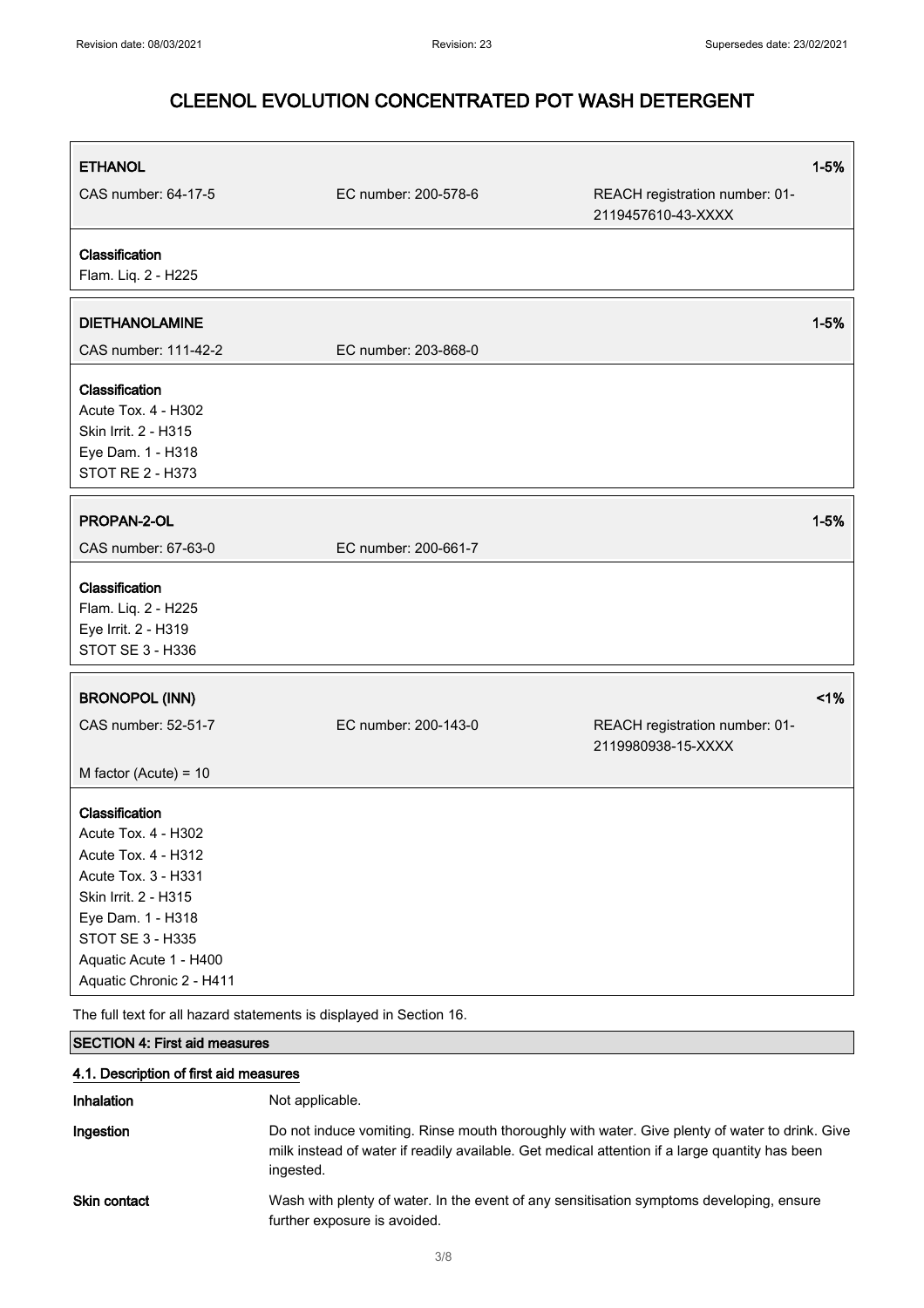| Eye contact                                                | Remove any contact lenses and open eyelids wide apart. Rinse immediately with plenty of<br>water. Continue to rinse for at least 10 minutes. Get medical attention if irritation persists after<br>washing.                                          |  |
|------------------------------------------------------------|------------------------------------------------------------------------------------------------------------------------------------------------------------------------------------------------------------------------------------------------------|--|
|                                                            | 4.2. Most important symptoms and effects, both acute and delayed                                                                                                                                                                                     |  |
| Inhalation                                                 | The product is considered to be a low hazard under normal conditions of use.                                                                                                                                                                         |  |
| Ingestion                                                  | May be harmful if swallowed.                                                                                                                                                                                                                         |  |
| <b>Skin contact</b>                                        | May cause skin irritation.                                                                                                                                                                                                                           |  |
| Eye contact                                                | May cause serious eye damage.                                                                                                                                                                                                                        |  |
|                                                            | 4.3. Indication of any immediate medical attention and special treatment needed                                                                                                                                                                      |  |
| <b>Specific treatments</b>                                 | Treat symptomatically.                                                                                                                                                                                                                               |  |
| <b>SECTION 5: Firefighting measures</b>                    |                                                                                                                                                                                                                                                      |  |
| 5.1. Extinguishing media                                   |                                                                                                                                                                                                                                                      |  |
| Suitable extinguishing media                               | Use fire-extinguishing media suitable for the surrounding fire.                                                                                                                                                                                      |  |
| 5.2. Special hazards arising from the substance or mixture |                                                                                                                                                                                                                                                      |  |
| Specific hazards                                           | No specific firefighting precautions applicable when small quantities are involved in the fire.                                                                                                                                                      |  |
| <b>Hazardous combustion</b><br>products                    | Irritating gases or vapours.                                                                                                                                                                                                                         |  |
| 5.3. Advice for firefighters                               |                                                                                                                                                                                                                                                      |  |
| Protective actions during<br>firefighting                  | Avoid breathing fire gases or vapours. If risk of water pollution occurs, notify appropriate<br>authorities.                                                                                                                                         |  |
| Special protective equipment<br>for firefighters           | Use protective equipment appropriate for surrounding materials. Firefighter's clothing<br>conforming to European standard EN469 (including helmets, protective boots and gloves) will<br>provide a basic level of protection for chemical incidents. |  |
| <b>SECTION 6: Accidental release measures</b>              |                                                                                                                                                                                                                                                      |  |
|                                                            | 6.1. Personal precautions, protective equipment and emergency procedures                                                                                                                                                                             |  |
| <b>Personal precautions</b>                                | Avoid contact with eyes and prolonged skin contact. Take care as floors and other surfaces<br>may become slippery. Do not touch or walk into spilled material.                                                                                       |  |
| 6.2. Environmental precautions                             |                                                                                                                                                                                                                                                      |  |
| <b>Environmental precautions</b>                           | Avoid discharge to the aquatic environment.                                                                                                                                                                                                          |  |
| 6.3. Methods and material for containment and cleaning up  |                                                                                                                                                                                                                                                      |  |
| Methods for cleaning up                                    | Absorb in vermiculite, dry sand or earth and place into containers. Flush contaminated area<br>with plenty of water. Discharge of small quantities to the sewer with plenty of water may be<br>permitted.                                            |  |
| 6.4. Reference to other sections                           |                                                                                                                                                                                                                                                      |  |
| Reference to other sections                                | For personal protection, see Section 8. For waste disposal, see Section 13.                                                                                                                                                                          |  |
| <b>SECTION 7: Handling and storage</b>                     |                                                                                                                                                                                                                                                      |  |
| 7.1. Precautions for safe handling                         |                                                                                                                                                                                                                                                      |  |
| <b>Usage precautions</b>                                   | For professional users only. Avoid contact with eyes and prolonged skin contact.                                                                                                                                                                     |  |
|                                                            | 7.2. Conditions for safe storage, including any incompatibilities                                                                                                                                                                                    |  |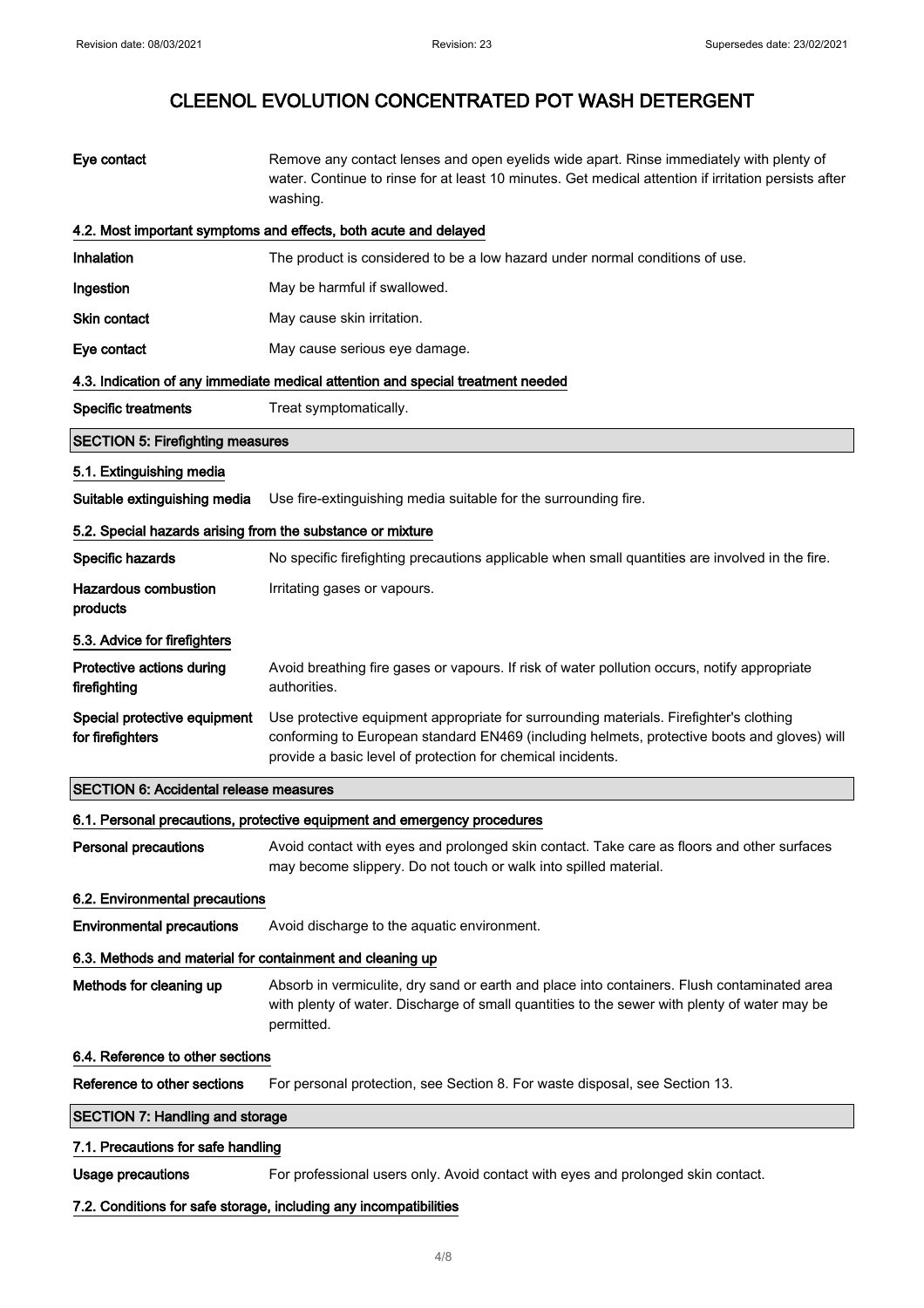| Storage precautions      | Keep only in the original container. Keep container tightly sealed when not in use.                                            |
|--------------------------|--------------------------------------------------------------------------------------------------------------------------------|
| Storage class            | Chemical storage.                                                                                                              |
| 7.3. Specific end use(s) |                                                                                                                                |
| Specific end use(s)      | The identified uses for this product are detailed in Section 1.2. Refer to Product Use Guide<br>(PUG) for further information. |

### SECTION 8: Exposure controls/Personal protection

### 8.1. Control parameters

#### Occupational exposure limits

## ETHANOL

Long-term exposure limit (8-hour TWA): WEL 1000 ppm 1920 mg/m<sup>3</sup> Short-term exposure limit (15-minute): WEL WEL = Workplace Exposure Limit.

### 8.2. Exposure controls

## Protective equipment

| Eye/face protection                                                                                                                                                                                                                                                                                                                                                                                                                                                                                   | No specific eye protection required during normal use.                                                                                                                                                                                                                                                                                                  |  |
|-------------------------------------------------------------------------------------------------------------------------------------------------------------------------------------------------------------------------------------------------------------------------------------------------------------------------------------------------------------------------------------------------------------------------------------------------------------------------------------------------------|---------------------------------------------------------------------------------------------------------------------------------------------------------------------------------------------------------------------------------------------------------------------------------------------------------------------------------------------------------|--|
| <b>Hand protection</b>                                                                                                                                                                                                                                                                                                                                                                                                                                                                                | It is recommended that chemical-resistant, impervious gloves are worn. To protect hands from<br>chemicals, gloves should comply with European Standard EN374. Wear protective gloves<br>made of the following material: Rubber (natural, latex). Nitrile rubber. Wear protective<br>gauntlets made of the following material: Polyvinyl chloride (PVC). |  |
| Hygiene measures                                                                                                                                                                                                                                                                                                                                                                                                                                                                                      | Wash contaminated skin thoroughly after handling.                                                                                                                                                                                                                                                                                                       |  |
| <b>Respiratory protection</b>                                                                                                                                                                                                                                                                                                                                                                                                                                                                         | No specific requirements are anticipated under normal conditions of use.                                                                                                                                                                                                                                                                                |  |
| $\overline{\text{OPT}}$ $\overline{\text{Q}}$ $\overline{\text{Q}}$ $\overline{\text{Q}}$ $\overline{\text{Q}}$ $\overline{\text{Q}}$ $\overline{\text{Q}}$ $\overline{\text{Q}}$ $\overline{\text{Q}}$ $\overline{\text{Q}}$ $\overline{\text{Q}}$ $\overline{\text{Q}}$ $\overline{\text{Q}}$ $\overline{\text{Q}}$ $\overline{\text{Q}}$ $\overline{\text{Q}}$ $\overline{\text{Q}}$ $\overline{\text{Q}}$ $\overline{\text{Q}}$ $\overline{\text{Q}}$ $\overline{\text{Q}}$ $\overline{\text{Q}}$ |                                                                                                                                                                                                                                                                                                                                                         |  |

## SECTION 9: Physical and chemical properties

| 9.1. Information on basic physical and chemical properties |                                                             |  |
|------------------------------------------------------------|-------------------------------------------------------------|--|
| Appearance                                                 | Liquid.                                                     |  |
| Colour                                                     | Green.                                                      |  |
| Odour                                                      | Mild. Alcoholic.                                            |  |
| pH                                                         | pH (concentrated solution): 8.5 - 9.5                       |  |
| Initial boiling point and range                            | 100°C @ 760 mm Hg                                           |  |
| Flash point                                                | Not applicable.                                             |  |
| <b>Other flammability</b>                                  | Not applicable.                                             |  |
| <b>Relative density</b>                                    | ~ 1.04 @ $^{\circ}$ C                                       |  |
| Solubility(ies)                                            | Soluble in water.                                           |  |
| Auto-ignition temperature                                  | Not applicable.                                             |  |
| <b>Decomposition Temperature</b>                           | Not determined.                                             |  |
| <b>Viscosity</b>                                           | 200 - 240 cP @ 20°C                                         |  |
| <b>Oxidising properties</b>                                | Does not meet the criteria for classification as oxidising. |  |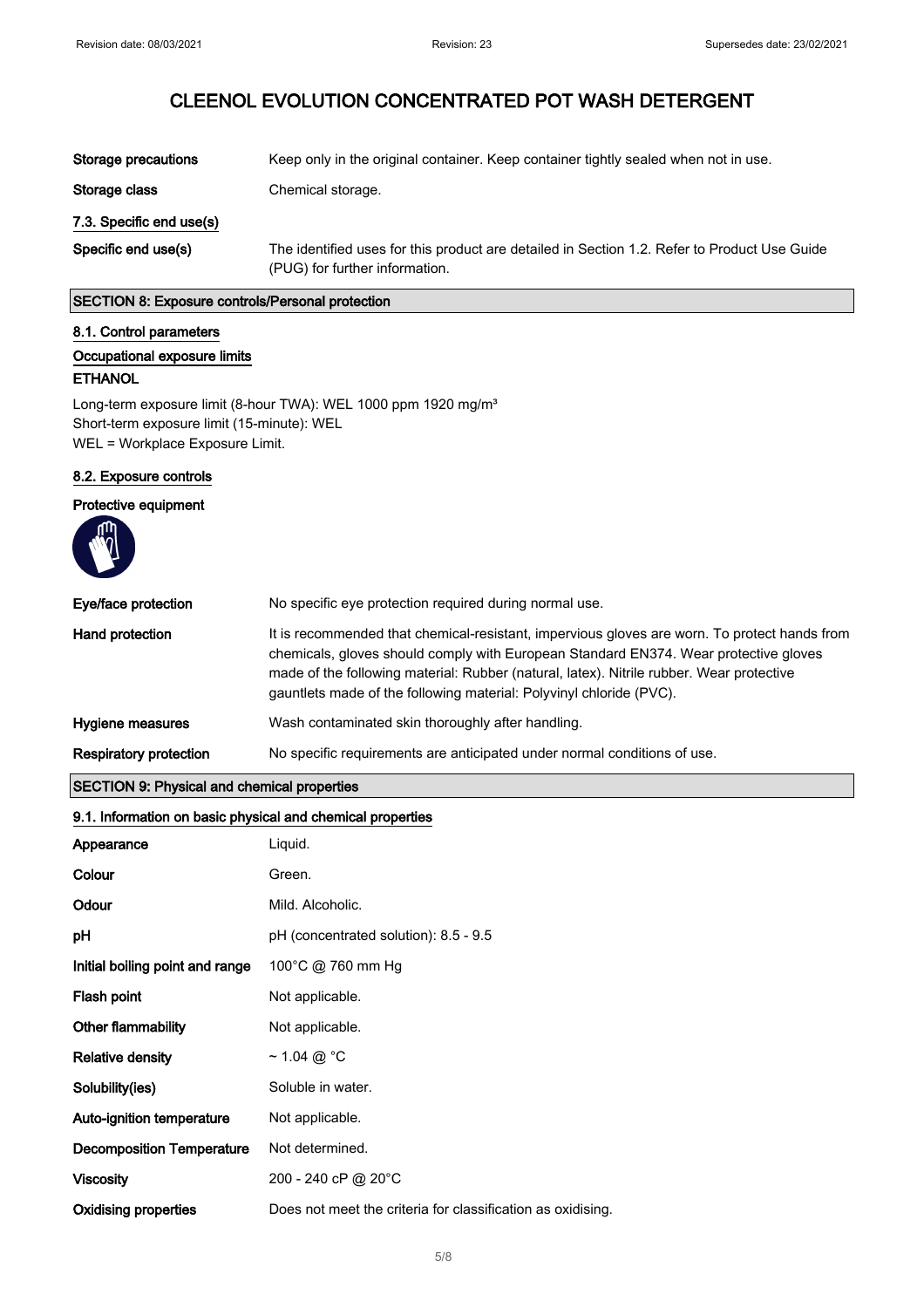| 9.2. Other information                                              |                                                                                   |
|---------------------------------------------------------------------|-----------------------------------------------------------------------------------|
| Refractive index                                                    | 30 - 33 (50% dilution)                                                            |
| Volatile organic compound                                           | This product contains a maximum VOC content of 5 %.                               |
| <b>SECTION 10: Stability and reactivity</b>                         |                                                                                   |
| 10.1. Reactivity                                                    |                                                                                   |
| Reactivity                                                          | There are no known reactivity hazards associated with this product.               |
| 10.2. Chemical stability                                            |                                                                                   |
| <b>Stability</b>                                                    | Stable at normal ambient temperatures and when used as recommended.               |
| 10.3. Possibility of hazardous reactions                            |                                                                                   |
| Possibility of hazardous<br>reactions                               | Under normal conditions of storage and use, no hazardous reactions will occur.    |
| 10.4. Conditions to avoid                                           |                                                                                   |
| <b>Conditions to avoid</b>                                          | There are no known conditions that are likely to result in a hazardous situation. |
| 10.5. Incompatible materials                                        |                                                                                   |
| Materials to avoid                                                  | No specific requirements are anticipated under normal conditions of use.          |
| 10.6. Hazardous decomposition products                              |                                                                                   |
| Hazardous decomposition<br>products                                 | Does not decompose when used and stored as recommended.                           |
| <b>SECTION 11: Toxicological information</b>                        |                                                                                   |
|                                                                     |                                                                                   |
| 11.1. Information on toxicological effects                          |                                                                                   |
| <b>Toxicological effects</b>                                        | Information given is based on data of the components and of similar products.     |
| Acute toxicity - oral                                               |                                                                                   |
| ATE oral (mg/kg)                                                    | 28,571.43                                                                         |
| Acute toxicity - inhalation<br>ATE inhalation (dusts/mists<br>mg/l) | 588.0                                                                             |
| Skin corrosion/irritation<br>Skin corrosion/irritation              | Causes skin irritation.                                                           |
| Serious eye damage/irritation<br>Serious eye damage/irritation      | Causes serious eye damage.                                                        |
| <b>Medical considerations</b>                                       | Pre-existing eye problems.                                                        |
| <b>SECTION 12: Ecological information</b>                           |                                                                                   |
| Ecotoxicity                                                         | Dangerous for the environment if discharged into watercourses.                    |
| 12.1. Toxicity                                                      |                                                                                   |
| <b>Toxicity</b>                                                     | Very toxic to aquatic organisms.                                                  |
| 12.2. Persistence and degradability                                 | Persistence and degradability The product is moderately biodegradable.            |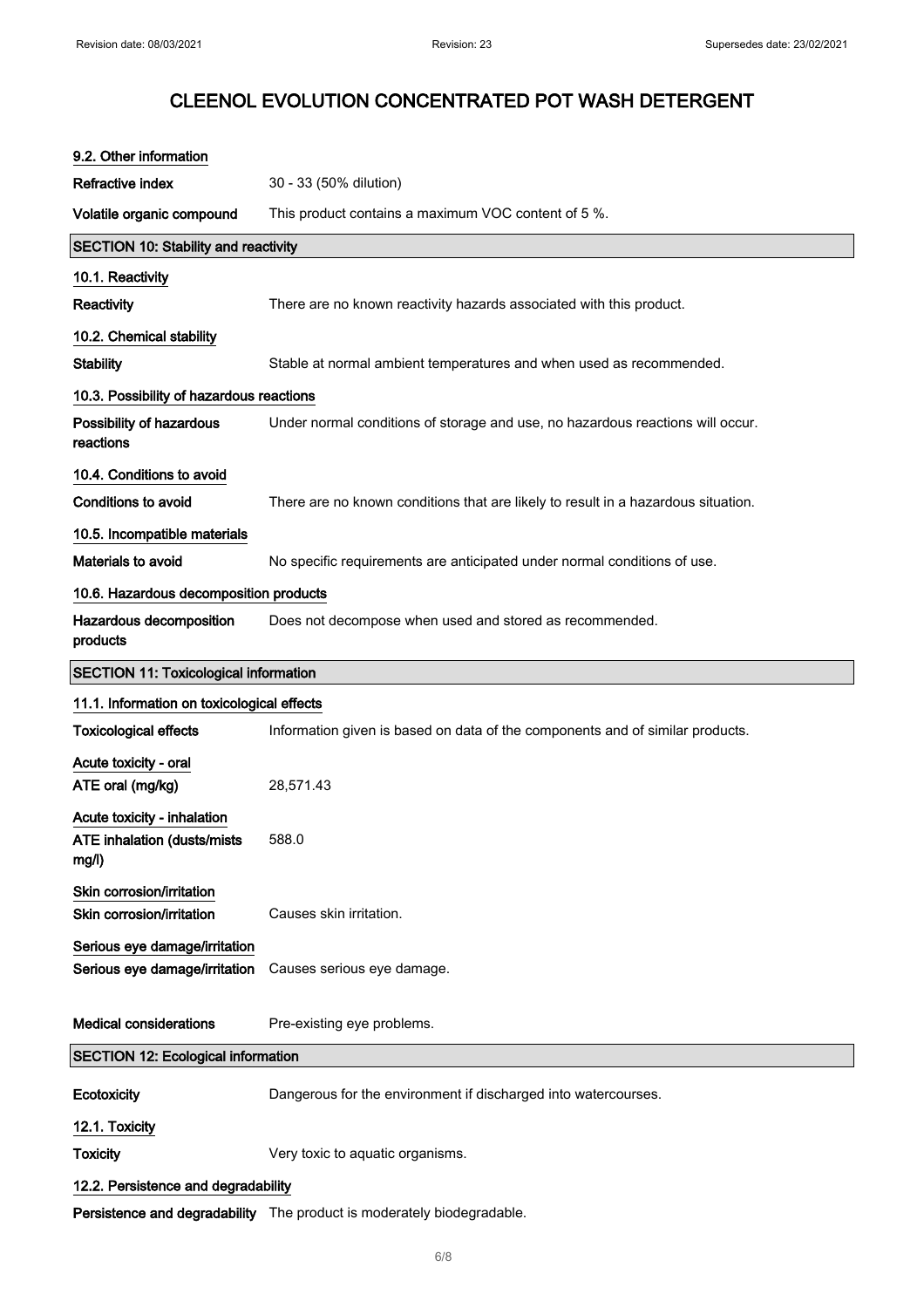| 12.3. Bioaccumulative potential          |                                                                                                                                |  |  |
|------------------------------------------|--------------------------------------------------------------------------------------------------------------------------------|--|--|
| <b>Bioaccumulative potential</b>         | The product does not contain any substances expected to be bioaccumulating.                                                    |  |  |
| 12.4. Mobility in soil                   |                                                                                                                                |  |  |
| <b>Mobility</b>                          | Soluble in water.                                                                                                              |  |  |
| 12.5. Results of PBT and vPvB assessment |                                                                                                                                |  |  |
| Results of PBT and vPvB<br>assessment    | This product does not contain any substances classified as PBT or vPvB.                                                        |  |  |
| 12.6. Other adverse effects              |                                                                                                                                |  |  |
| Other adverse effects                    | None known.                                                                                                                    |  |  |
|                                          | <b>SECTION 13: Disposal considerations</b>                                                                                     |  |  |
| 13.1. Waste treatment methods            |                                                                                                                                |  |  |
| <b>General information</b>               | Dispose of surplus products and those that cannot be recycled via a licensed waste disposal<br>contractor.                     |  |  |
| <b>Disposal methods</b>                  | Dispose of waste to licensed waste disposal site in accordance with the requirements of the<br>local Waste Disposal Authority. |  |  |
| <b>SECTION 14: Transport information</b> |                                                                                                                                |  |  |
| General                                  | The product is not covered by international regulations on the transport of dangerous goods<br>(IMDG, IATA, ADR/RID).          |  |  |
| 14.1. UN number                          |                                                                                                                                |  |  |
| Not applicable.                          |                                                                                                                                |  |  |
| 14.2. UN proper shipping name            |                                                                                                                                |  |  |
| Not applicable.                          |                                                                                                                                |  |  |

14.3. Transport hazard class(es)

No transport warning sign required.

## 14.4. Packing group

Not applicable.

### 14.5. Environmental hazards

Environmentally hazardous substance/marine pollutant

## 14.6. Special precautions for user

Not applicable.

14.7. Transport in bulk according to Annex II of MARPOL and the IBC Code

Transport in bulk according to Not applicable. Annex II of MARPOL 73/78 and the IBC Code

SECTION 15: Regulatory information

15.1. Safety, health and environmental regulations/legislation specific for the substance or mixture